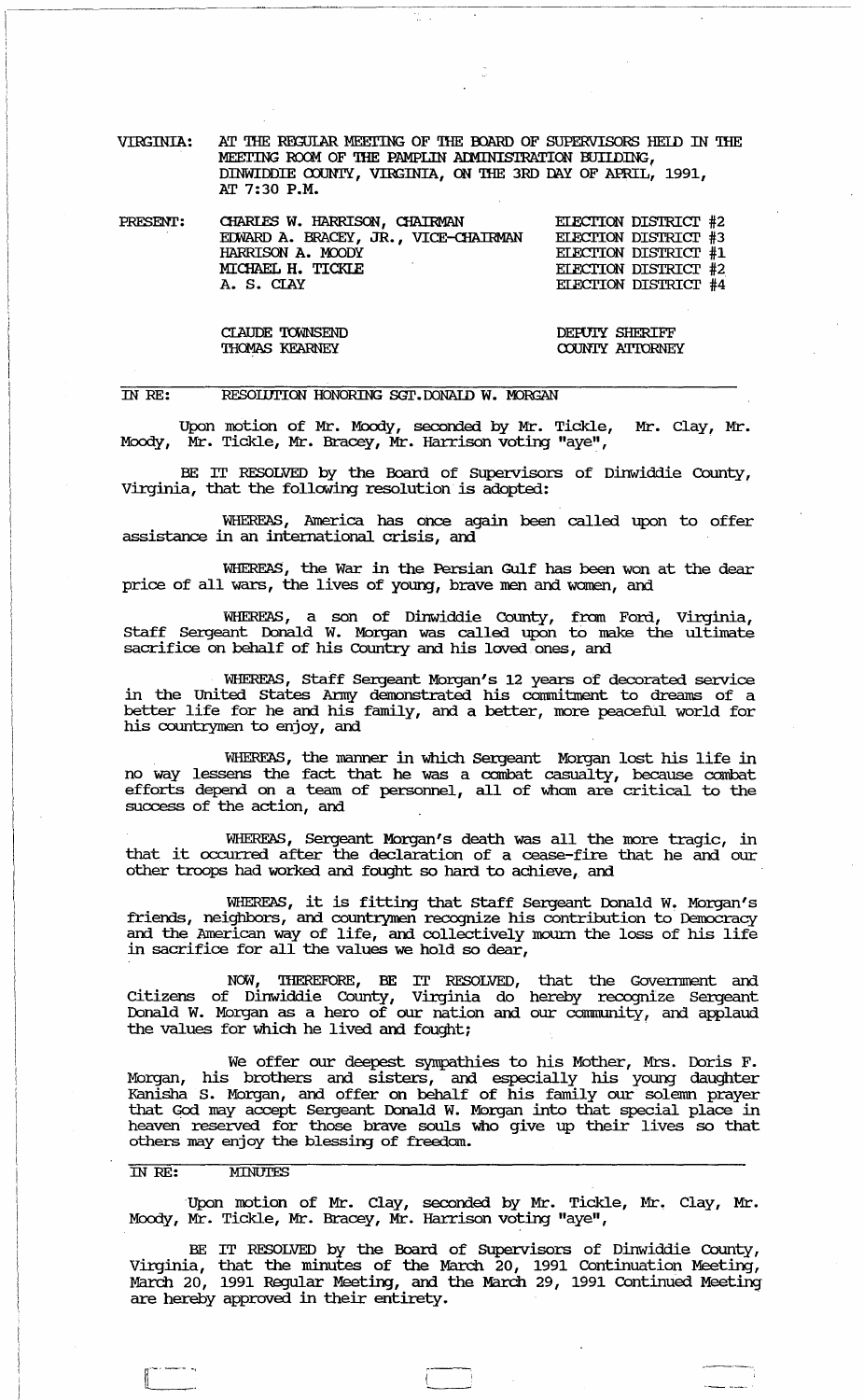$\label{eq:2.1} \frac{1}{\sqrt{2}}\int_{\mathbb{R}^3}\frac{1}{\sqrt{2}}\left(\frac{1}{\sqrt{2}}\right)^2\frac{1}{\sqrt{2}}\left(\frac{1}{\sqrt{2}}\right)^2\frac{1}{\sqrt{2}}\left(\frac{1}{\sqrt{2}}\right)^2\frac{1}{\sqrt{2}}\left(\frac{1}{\sqrt{2}}\right)^2.$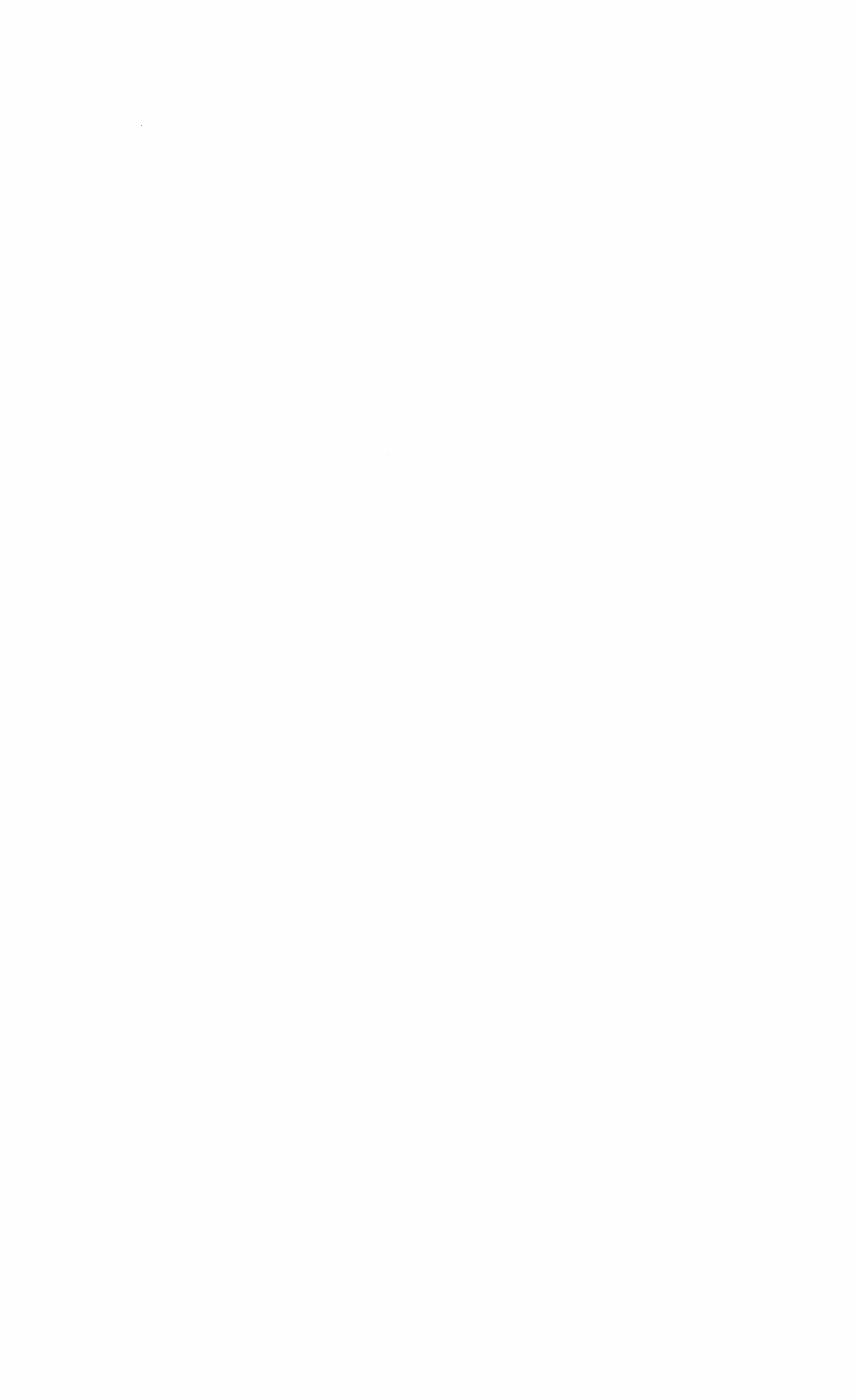#### IN RE: CLAIMS

 $\hat{g}_{\rm max} = \hat{g}_{\rm max} = \hat{h}_{\rm in}$ 

Upon motion of Mr. Bracey, seconded by Mr. Tickle, Mr. Clay, Mr. Moody, Mr. Tickle, Mr. Bracey, Mr. Harrison voting "aye",

CJ

<sup>26</sup>158-101 - 1018

**Contract Contract Contract Contract Contract Contract Contract Contract Contract Contract Contract Contract Co** 

BE IT RESOLVED by the Board of SUpervisors of Dinwiddie County, Virginia, that the following claims are approved and funds appropriated for same using checks #13009 thru #13258 (void checks #12947 for \$113.00 and 13011): General Fund - \$250,253.13; E911 - \$2,822.38; Capital Projects - \$12,355.51; CDBG - \$93,200.00 for a total of \$358,631.02.

Mr. Moody asked if the warrant register for payroll would be included next month.

#### **CITIZEN COMMENTS** IN RE:

1. Freeman Browning asked the Board of SUpervisors why he has to make a compromise concerning his request for changing Halligan Park Road to South Halifax Road. He questioned having to meet with the Planning Office in regard to the road name change and he thought he had to submit his questions to the Planning Department at the meeting with the County Administrator and Chainnan. He asked why the Board can't approve his request.

Mr. Harrison told Mr. Freemari that the Board has ordinances to follow and that was the reason.

Mr. Browning asked what direction he should take now.

Mr. Harrison infonned Mr. Browning that he still needed to submit his questions to the Planning Department and then meet with the County Administrator and Chainnan. He felt he had done everything he could to help.

2. Peter Jeffrey of West Petersburg Vicinity Awareness Inc., appeared before the Board to discuss future development in West Petersburg and the use of public funds (CDBG). He requested that the Board of SUpervisors endorse one or both of the following resolutions:

RESOLVED that the Board of SUpervisors support the West Petersbmg and Vicinity Awareness Inc. as the exclusive developers of the community of West Petersburg, and that we support their application to the Virginia Housing and Development Authority for the purpose of becoming a part of the Urban Homeownership Opportunities Program.

RESOLVED that the Board of Supervisors strongly encourage any person, persons or entity who express an interest in developing property in the area knovm as West Petersbmg to enter into consultations with the conum.mity group knovm as the West Petersbmg and Vicinity Awareness Inc. to facilitate a plan of comprehensive development in that community.

Mr. Jeffrey stated that the tentative plans for community development and goal is to effect the comprehensive development of the West Petersburg and Piney Beach communities, utilizing both public and private funding sources.

Listed are the objectives and strategies planned:

Objective 1. To rehabilitate existing properties not scheduled for acquisition under the second objective. This rehabilitation includes but is not limited to unit improvement and property landscaping.

strategy 1a. canvas the community to detennine structural and architectural needs for each property not ovmed by the developers and assess the costs for improvement to a given standard.

Implementing this strategy should result in:

Comprehensive rehabilitated housing and an increase in its value.

 $\sim 20$ 

Confonnity to a given set of community standards.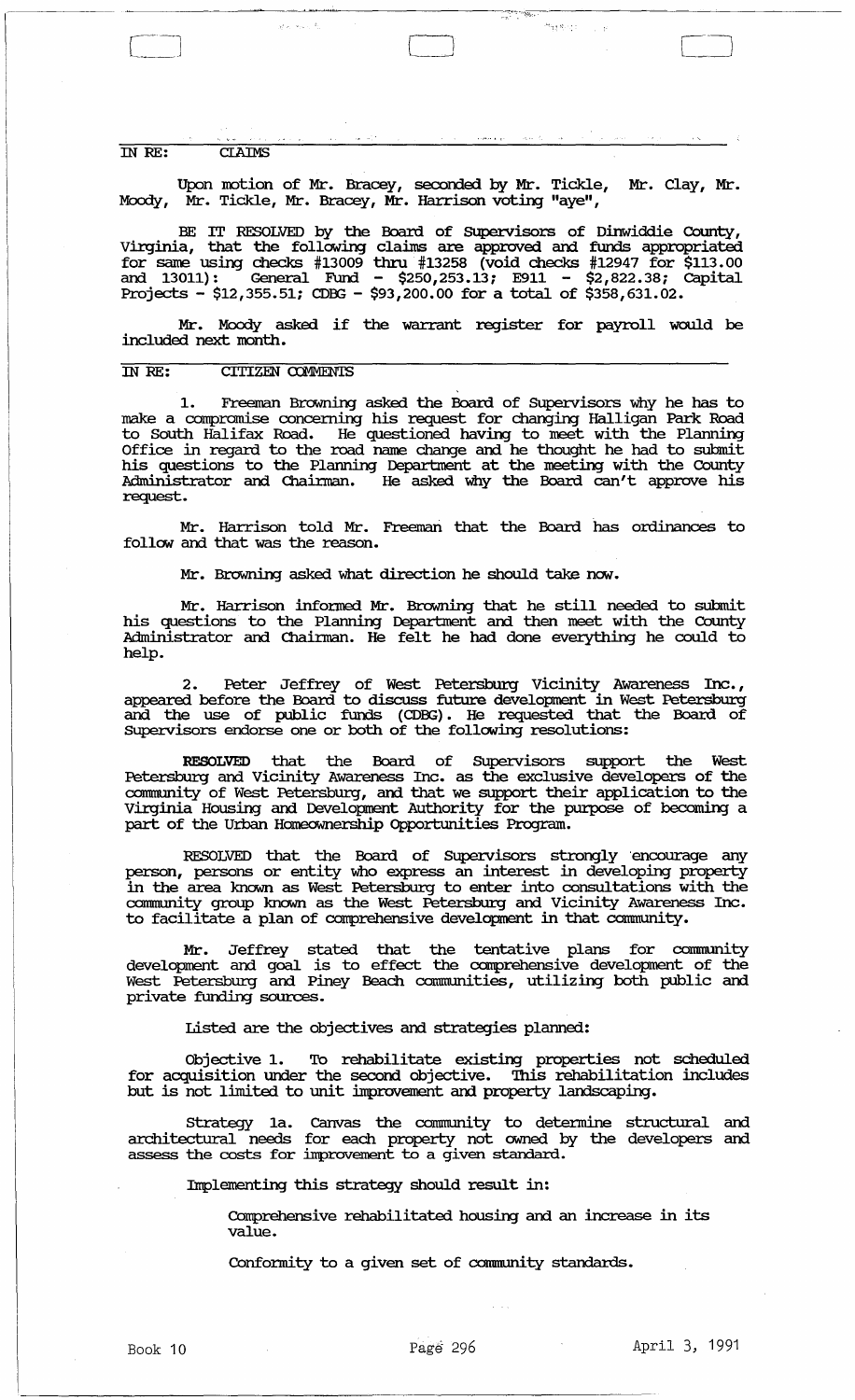Improved architectural appeal, landscaping, and drainage conditions.

Objective 2. To create new housing opportunities for low to moderate income families.

strategy 2a. Purchase lots 318-350, 354-359, 866-879, 374-379, 502-497, for the cost of \$150,000. Develop the site which includes the demolition of existing properties, water and sewer hookups, extension of Rt. 1307 (Brunswick Ave.), and transport debris to landfills for the amount of \$55,000.

2b. SUbmit application to the Cormmmity Development Block Grant program, the Urban Hameownership Opportunity Program, am to various local banks to create a viable funding source to facilitate all previously stated arxl all other stated objectives.

2c. Purchase homes of varying architectural design from the Princeton Homes Corporation for prices ranging from \$32,253 to \$39,123 delivered to the site. Foundation preparation and assembly could add an additional \$5,000 to \$10,000 to each house,

2d. Homes will be purchased with CDBG money and replaced with UHOP funds when eligible buyers are selected. lots may be sold for as little as \$1 per 100X100 ft. parcels.

2e. Workshops identifying potential homeowners will be held. Assistance will be given to each applicant on how to complete the necessary foms. Mandatory workshops will be held for each eligible applicant to receive training or to demonstrate competence in home maintenance.

Implementing these strategies should result in:

The creation of new low cost housing for eligible individuals.

Minimal displacement of current residents in compliance with CDBG requirements.

A revolving and ongoing effort to provide affordable housing to low to moderate income individuals while transforming an area of the community from a dysfunctional, drug proliferating haven, into an area of tax-paying homeowners.

Objective 3. Establish an ongoing recreation/community system of education assistance, resident involvement, resident assistance e.g. day care (for the children and elderly), after school care which would include tutoring and recreation, job search assistance, property acquisition (reapportionment of community), and Adopt-A-Highway coordination.

Strategy 3a. Authorize a system of committees and individuals to execute each area of concern in accordance with his/her/their expertise in that area.

3b. Apply to the Office of Conununity Service for the Discretionary Grant which will became available after April 15, 1991 as well as other funding sources which will address the particular concern for which the respective committee will apply.

3c. Target certain buildings for the purpose of renovations that may be utilized as a pennanent headquarters for the WPVA Inc. and its operations.

Implementing these strategies should result in:

A well functioning community with a central core of support.

The fulfillment of the objectives of the community as presented in the "Visions" presented by an authorized committee on '!hursday August 16, 1990 which would result in inprovements in, 1) health, 2) safety, arxl 3) beauty, in the comrm.mities of West Petersburg and Piney Beach.

 $\hat{u}^{(1)} = \hat{u}^{(2)} + \hat{u}^{(3)}$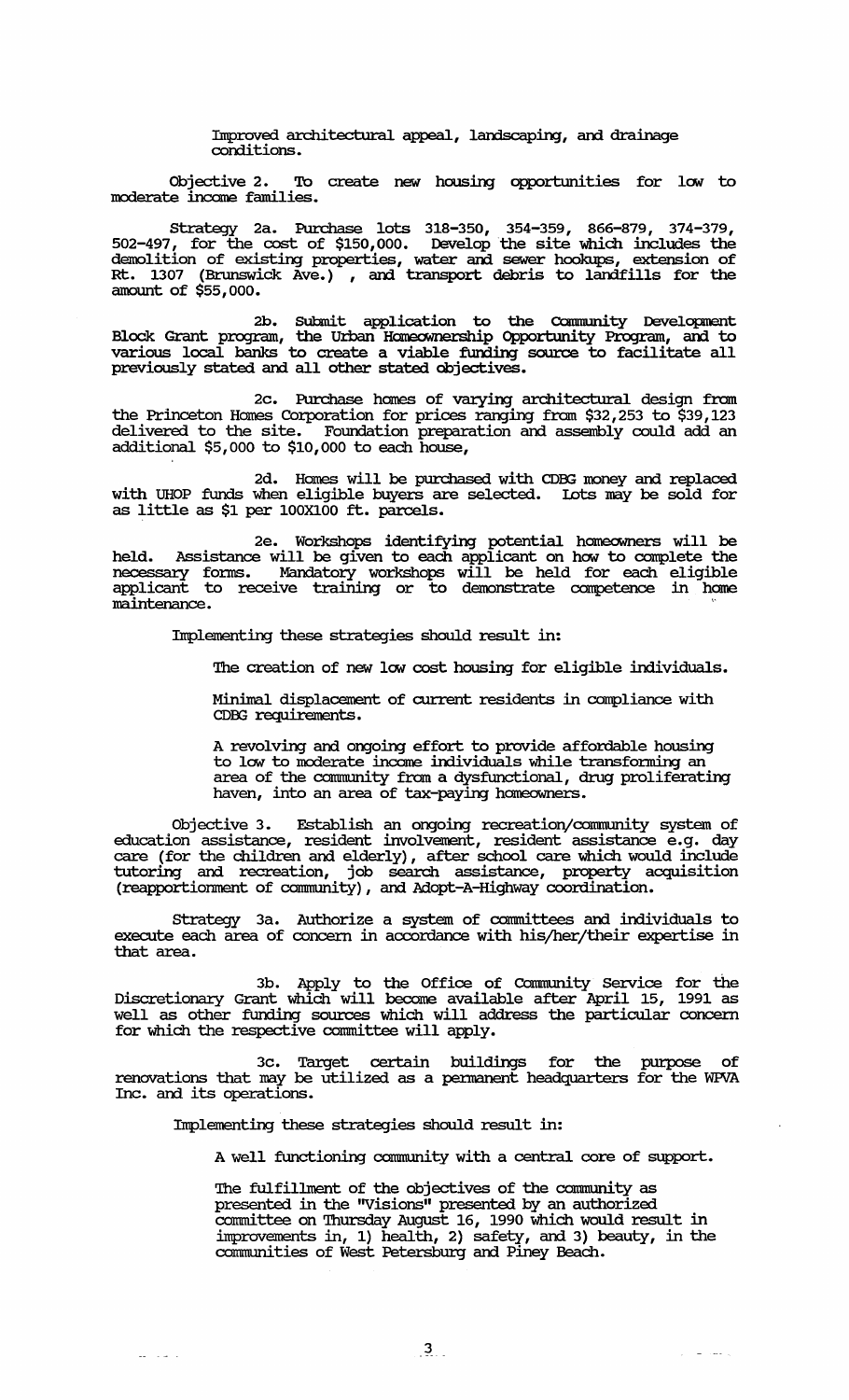Mr. Jeffrey stated that the WPVA Board has worked to receive full incorporation under the SCC requirements. He presented to the Board the Articles of Incorporation of WPVA. He Stated that the purpose of the West Petersburg group is an ongoing effort to address the needs of the community in tems of job support, adopt a highway effort, ani also development of these areas. Mr. Jeffrey thanked the Board for their support in cleaning up the West Petersburg area. '!he blighted areas are now clean free of debris, and houses that were unsafe are now clean and safe for the citizens of the community. They have not received any meaningful plans for development of the land in West Petersburg or Piney Beach. There appears to be no competition for West Petersburg going forth as a designated developer by this group. WPVA Inc., asked the Board to support the resolutions for this reason, that if WPVA has to go to the bargaining table with a competing firm that wants to develop in West Petersburg, then they would know that the Board supports the right of the people of West Petersburg and Piney. Beach to detennine their aovn destiny.

Composition

Mr. Tickle asked if the homes would be purchased with CDBG funds and then be replaced by UHOP funds.

Mr. Jeffrey stated that there was an eligibility problem, but an aide in the Governor's office told him to go ahead and make application.

Mr. Kearney expressed his concern about the legality of the use of the word. "exclusive" in the first resolution. Mr. Kearney stated that one of the problems is that covenants are imposed by the developers and not by the County. Supporting the group can be done but not by these resolutions.

Mr. Jeffrey said the group does not want to impede private enterprise; however, there is an effort to develop the community using public money irregardless of feelings of the citizens of the community. public money integardness of reefings of the citizens of the community.<br>The citizens of the community feel if someone is going to be using public money, then certainly they should be able to influence the use of the funds. Mr. Jeffrey said he was not wedded to the word. "exclusive"; WPVA just wants support as recipient of the funds.

Mr. Kearney injected that the Board. has already given their support in the application for the funds, and it was up to them as to whether they wanted to get involved further.

Upon motion of Mr. Bracey, with no second to the motion, Mr. Bracey, Mr. Clay, Mr. Moody, Mr. Tickle, Mr. Harrison voting "aye", the following resolutions are adopted with these amendments (the exclusive developers, to "a developer" - strongly encourage, to "suggest that") .

NOW THEREFORE BE IT RESOLVED that the Board of Supervisors of Dinwiddie County, Virginia supports the West Petersburg and Vicinity Awareness Inc. as a developer of the community of West Petersburg, and that we support their application to the Virginia Housing and Development Authority for the purpose of becoming a part of the Urban Homeownership Opportunities Program, and

BE IT FURIHER RESOLVED that the Board of SUpervisors of Dinwiddie County, Virginia suggests that any person, persons or entities who express an interest in developing property in the area known as West Petersburg to enter into consultations with the community group knaovn as the West Petersburg and Vicinity Awareness Inc. to facilitate a plan of comprehensive development in that community.

#### IN RE: REPORT -- VIRGINIA DEPARIMENT OF TRANSPORTATION

Mrs. Penny Forrest, Resident Engineer, Virginia Department of Transportation, updated the Board on the following projects:

1. The final riding surface on Route 646 will be done by the end of this month.

2. In the next 45 to 60 days the shoulders on I-85 will be sealed and repaired.

3. '!he project for the tum lanes on 460 West at Wal-Mart has been awarded and as soon as the preconstruction meeting is held the project will be started.

 $\Box$ 

鼻子垫 化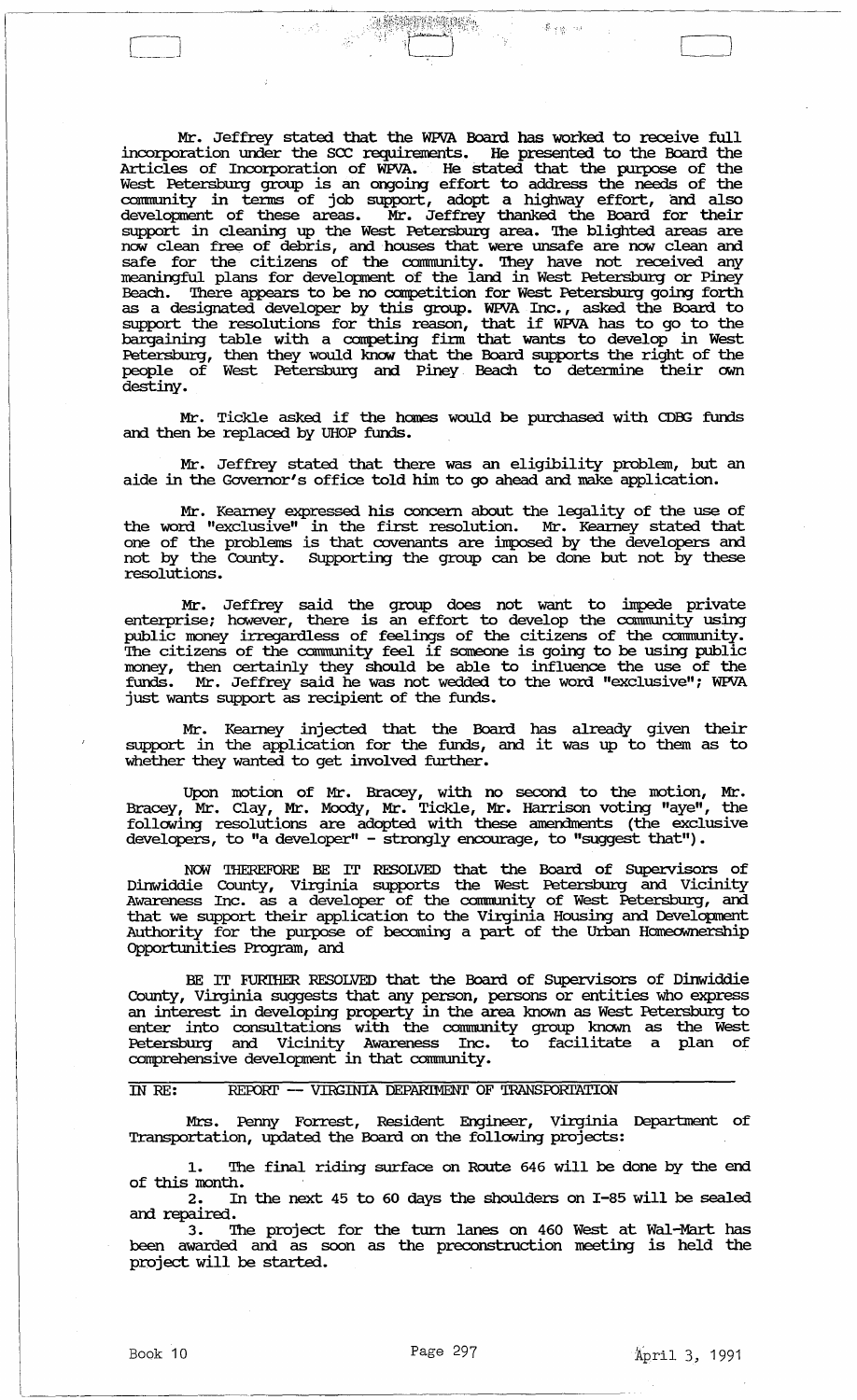4. The go ahead has been given to the Railroad for installation of the cross arm gates for the railroad crossing at Carson, and now it is up to the railroad to schedule the project.

5. A pre-allocation hearing is scheduled for April 10, 1991 at 9:00 a.m. at the Colonial Heights office to receive input for the six-year plans.

6. She will ask the Board to schedule the annual budget public hearing for next month. FY 90-91 had a reduction in the secondary road budget, but VDOT did not take it out this year. There will be a 25% to 30% decrease in FY 91-92 armual budget to make up this deficit.

Mr. Tickle stated that at the Wal-Mart site on Rt. 460, the pavement has deteriorated. He asked if the County was responsible for upgrading it.

Mrs. Forrest said that Wal-Mart is responsible for the repairs.

Mr. Tickle also asked about the drainage problems at Rt. 226 and Rt. 633 areas. He said his constituents had infonned him that the area did drain before the underground pipes had been installed.

Mrs. Forrest reported that the pipe is the same elevation as before, am. the property is lower than the pipe. ihe property would not drain even if the road were not there. '!he solution is to back-fill in the low areas.

There was an article in the paper recently, concerning Route 615, Blue Tartan Road, which stated that Supervisors Harrison and Tickle could do something to get the road paved. Mr. Tickle said that they had discussed it several times with the people, and that he was sure that they had called VDOT also. He asked what was Mrs. Forrest's feelings were and what was expressed to the people about this situation.

Mrs. Forrest stated that the same requirement must be met on all secondary roads. The road must carry fifty vehicles a day. At that point it could be brought before the Board of Supervisors for a priority to be placed on the six-year plan.

Mr. Tickle asked if we could save money by re-bidding the jobs.

The estimates are based on current bids, Mrs. Forrest stated, and there has been a slight reduction in cost, but nothing significant.

#### IN RE: COMMISSIONER OF THE REVENUE

Mrs. Deborah Marston, Commissioner of the Revenue, reported to the Board that MacDonald's is charging 7.5% sales tax and that she had tried to contact the manager unsuccessfully but will continue to try.

#### IN RE: TREASURER - REroRI'

الأراضا للأرض

Mr. William E. Jones submitted his report for the month to the Board. With his present office staff, Mr. Jones told the Board he would not be able to collect some \$231,000 in outstanding personal property taxes. He asked the Board to appropriate \$3,100 in order for him to work toward collecting around \$90,000 of delinquent taxes. \$2,100 of this amount would pay a temporary person to work three days a week until June 30, 1991 on these collections. '!he remainder, \$1,000, is for postage needed to send out additional notices. Mr. Jones infonned the Board that without the extra person he would be able to collect only \$60,000 and they are already exceeding last year's collections.

Upon motion of Mr. Tickle, seconded by Mr. Moody, Mr. Bracey, Mr. Clay, Mr. Moody, Mr. Tickle, Mr. Harrison voting "aye",

BE IT RESOLVED by the Board of SUpervisors of Dinwiddie County, Virginia that an additional appropriation of  $$3,100$  for the Treasurer is approved to be used to hire temporary help, in the amount of \$2,100, and. buy postage for \$1,000.

Mr. Jones infonned the Board that the County is only required to collect back taxes for 5 years. The County now has the years 1983-85 in the computer which he can no longer collect. Mr. Jones requested the

الوافقا فتعالى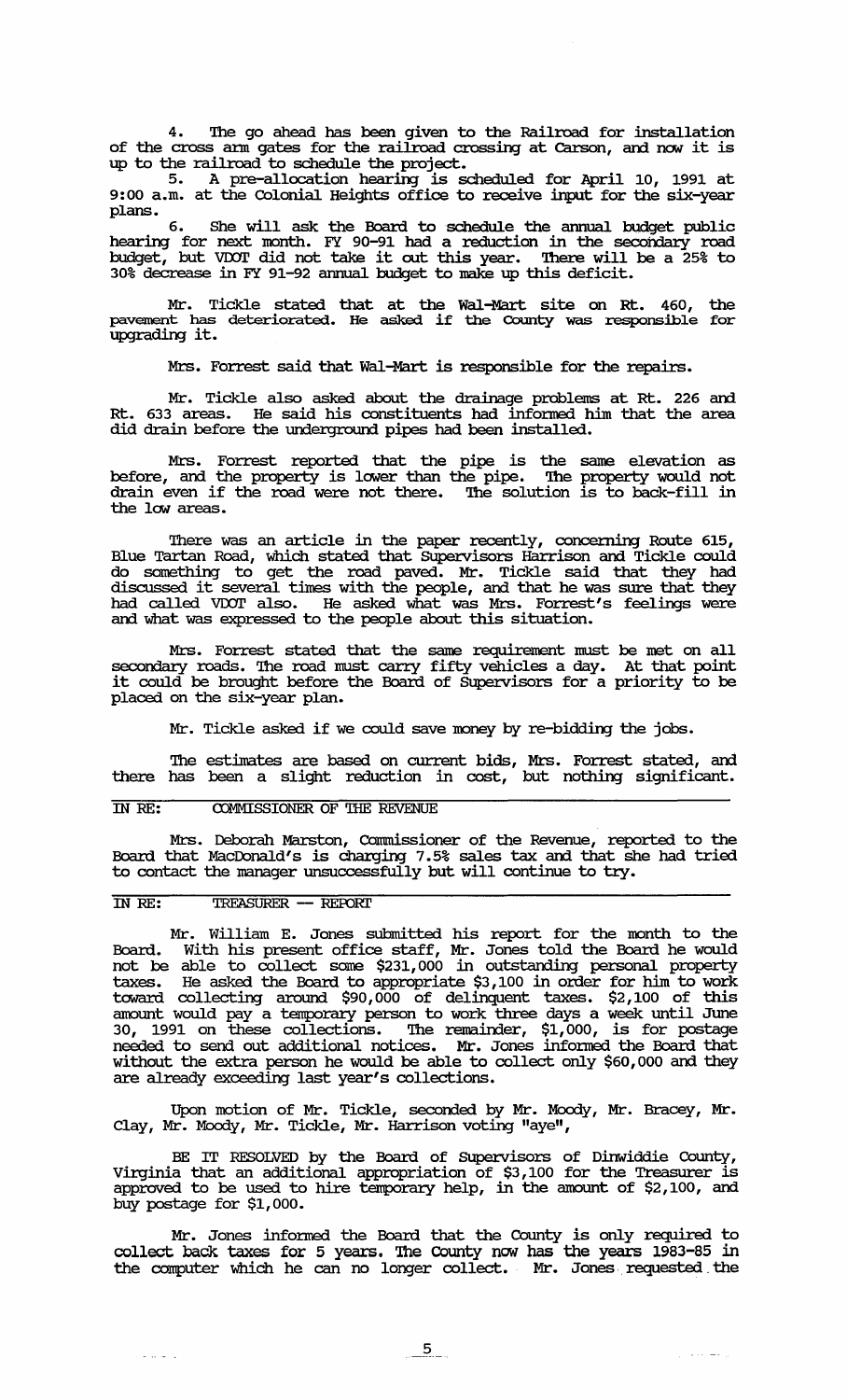Board authorize him to purge his computer in order to remove back-taxes for these years:

 $\begin{array}{|c|c|c|c|c|}\hline \quad \quad & \quad \quad & \quad \quad & \quad \quad \\ \hline \quad \quad & \quad \quad & \quad \quad & \quad \quad \\ \hline \end{array}$ 

一體會學

| 1983 | \$15,599.58 |
|------|-------------|
| 1984 | 26,689.34   |
| 1985 | 41,494.70   |

C\_J <sup>~</sup>.; .. ~:.'.r) ;~~/:y:~.Jrri~~'-'i~:-~'~j::~ ·:f~{f:: "~"

Upon motion of Mr. Clay, seconded by Mr. Moody, Mr. Bracey, Mr. Clay, Mr. Moody, Mr. Tickle, Mr. Harrison voting "aye" , the Board authorized Mr. Jones, Treasurer, to remove from the County Tax Books the uncollected taxes for the years 1983-1985, which can no longer be collected.

### IN RE: COMMONWEALITH ATTORNEY

Mr. T. O. Rainey, III, Commonwealth Attorney, was not present at this meeting.

#### m RE: SHERIFF

Mr. Claude Townsend, Deputy Sheriff, stated he had no report for the Sheriff's office.

# $\begin{tabular}{ll} \hline \textbf{IN RE:} & \textbf{BUTIONG INSPECIOR} \textcolor{red}{\boldsymbol{--} REPORT} \end{tabular}$

Mr. Dwayne Abernathy, Building Inspector, submitted his report for the month of March, 1991.

# IN RE: ANIMAL WARDEN -- REPORT

Mr. Jolm Mellick, Animal Warden, submitted his report for the month of March, 1991. Food Lion has donated 7,290 lbs. of dog food to the animal shelter and Mr. Mellick thanked Mr. Denny King for his cooperation in helping store and pick up the food. Mr. Mellick also informed the Board and citizens that his department is now in the process of checking licenses, and issuing tickets for dogs that are not confined on the owners property. n.te to the fact that this process takes extra time, Mr. Mellick stated that the Friends of Animals are helping with the pound. He told the Board that he is still looking for a surplus vehicle.

# IN RE: IMPOUNDED DOG RECOVER FEE -- ANIMAL SHEIJTER

Mr. Mellick, Animal Warden, brought to the Boards attention, Section 4-19 of Article II of the Dinwiddie County Code which states:

An OWner may claim his dog and secure its release by proving ownership and paying an amount equal to the actual expenses incurred in keeping the dog impounded.

Section 4-22 of Article II of the Dinwiddie County Code on Animals and Fowl state that all dogs found running at large in the confinement area will be caught and penned up at the owner's expense.

Mr. Mellick asked the Board to approve a recovery fee of \$10 for the first 24 hours and an additional fee of \$2 a day, thereafter, for the confinement of the animals.

Upon motion of Mr. Moody, seconded by Mr. Clay, Mr. Bracey, Mr. Clay, Mr. Moody, Mr. Tickle, Mr. Harrison voting "aye", the Board approved the impounded dog fee at the rate of \$10 for the first 24 hours and an additional fee of \$2 a day, thereafter, for the confinement of the animals held in the pound.

## IN RE: LIVESTOCK CIAIMS

The following claims were presented to the Board of Supervisors for approval:

Maxwell Watkins --<br>James Brown ------<br>Carroll Howerton--(I-Ewe, 5-Baby Lamb) (3 Shoats) (I-Purebred Ewe, 3-Ewes, I-Lamb) \$195.00 90.00 360.00

 $x^{\prime}$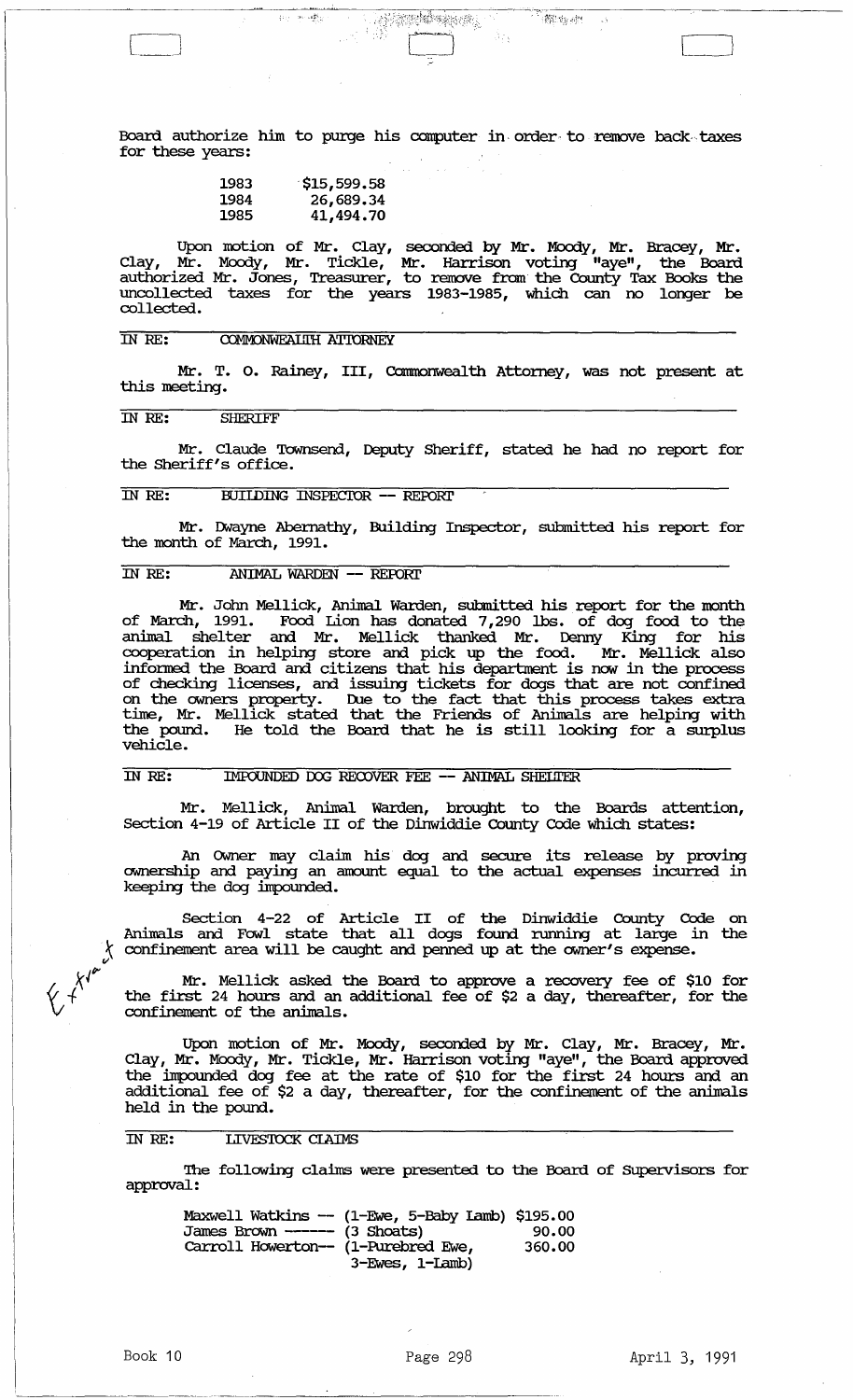Upon motion of Mr. Clay, seconded by Mr. Bracey, Mr. Tickle, Mr. Bracey, Mr. Clay, Mr. Moody, Mr. Tickle, Mr. Harrison voting "aye", the Board approved payment of the Livestock claims of Maxwell Watkins, for  $\frac{1}{2}$   $\frac{1}{2}$   $\frac{1}{2}$   $\frac{1}{2}$   $\frac{1}{2}$   $\frac{1}{2}$   $\frac{1}{2}$   $\frac{1}{2}$   $\frac{1}{2}$   $\frac{1}{2}$   $\frac{1}{2}$   $\frac{1}{2}$   $\frac{1}{2}$   $\frac{1}{2}$   $\frac{1}{2}$   $\frac{1}{2}$   $\frac{1}{2}$   $\frac{1}{2}$   $\frac{1}{2}$   $\frac{1}{2}$   $\frac{1}{2}$   $\frac{1}{2}$ 

#### IN RE: DIRECTOR OF PIANNING -- REPORT

Mr. len Ponder, Director of Planning, was not present for the April meeting and no report was submitted.

### IN *RE:* DIRECroR OF SOCIAL SERVICES - REroRl'

Mrs. King Talley, Director of SOCial Services, infonned the Board that she had nothing to report, but would be glad to answer any questions.

## IN RE: SUPERINTENDENT OF SCHOOIS

Dr. Vaughn, SUperintendent of Schools, was not present at the April meeting due to a death in the family.

#### IN RE: AUIHORITY TO ADVERTISE AMENDMENTS -- COUNTY ATTORNEY

Mr. Tom Kearney, County Attorney, appeared before the Board to request permission to advertise the following ordinance amendments:

1. Motor Traffic Code - Mr. T. O. Rainey, III has requested this change to update the current code regarding motorists driving on a suspended or revoked list. He wants this change so that he will be able to prosecute the violators under the County code.

2. Enrolling statute which. adopts any code revisions that the publisher may make preparing supplements which. reflect recent changes to the state code.

3. Sale of Delinquent Real Estate Tax Parcels - This will allow Mr. Kearney to proceed with the sale of parcels currently delinquent on real estate taxes in the County.

Upon motion of Mr. Tickle, seconded by Mr. Bracey, Mr. Clay, Mr. Moody, Mr. Tickle, Mr. Bracey, Mr. Harrison, voting "aye", the County Attorney was authorized to draft and advertise the amendments to the County code as requested and outlined above.

### IN RE: REPORT -- INTERIM RECREATION DIRECTOR

Mrs. Patty Heiser submitted her progress report for the month of March, 1991. Mrs. Heiser reported to the Board that the Essay Contest, ''What I can Do For Dinwiddie County", entries were judged by the Dinwiddie Olympians and were very well done.

Mr. Tickle thanked Mr. Tom Paige for his monetary support of the Essay Contest.

## IN RE: DIRECTOR OF PUBLIC SAFETY - REPORT

Mr. James C. Rice, Director of Public Safety, submitted his reports for the month to the Board.

## IN RE: DIRECTOR OF WASTE MANAGEMENT -- REPORT

والمستحدث

Mr. Denny King, Director of Waste Management, submitted his March report to the Board. He stated that the extended spring working hours were working out very well.

The County Administrator commented to the Board that Mr. King has gone far beyond the scope of the typical landfill operator. Mr. King has made various presentations; he is attending meetings to explore other types of solid waste disposal opportunities to help reduce the County's expenditures, and he is doing a great job.

## IN RE: REGISTRAR -- REQUEST FOR ADDITIONAL APPROPRIATION OF FUNDS

Mrs. Elizabeth Jeter, Registrar, appeared before the Board to request additional funds in the amount of \$3,000 for her 1990-91 budget.

لينتقض والمرابي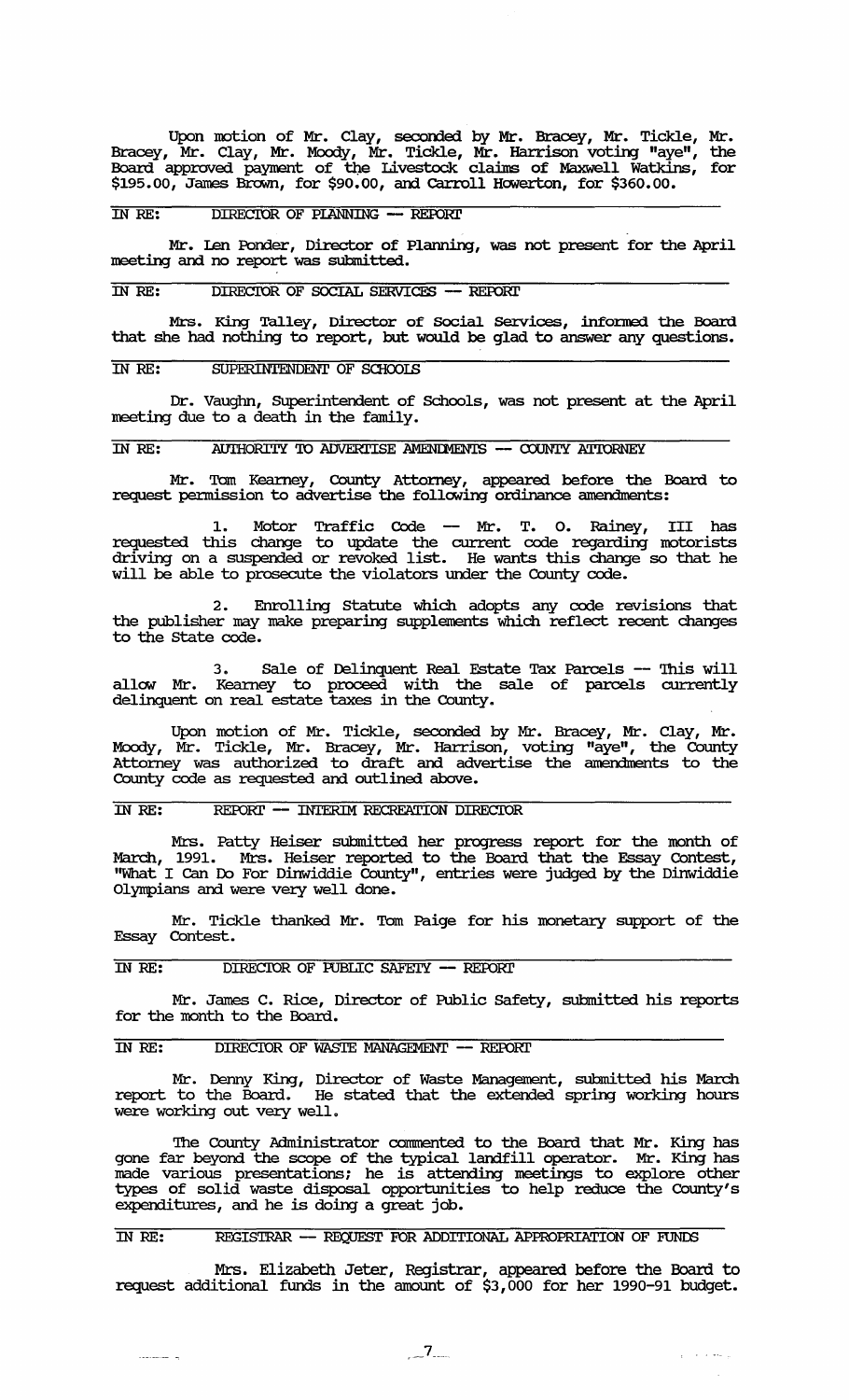Mrs. Jeter explained to the Board that the funds are needed because of the E-911 system being implemented in the County. The funds will be used for extra help, \$2,200, postage for \$600, ani office supplies for \$200.

'. ,... , ... , ... , ... , ... , ... , ... , ... , ... , ... , ... , ... , ... , ... , ... , ... , ... , ... , .<br>. , ... , ... , ... , ... , ... , ... , ... , ... , ... , ... , ... , ... , ... , ... , ... , ... , ... , ..  $\begin{bmatrix} 1 & 0 & 0 \\ 0 & 0 & 0 \end{bmatrix}$  , which is a set of  $\begin{bmatrix} 1 & 0 \\ 0 & 0 \end{bmatrix}$  , where  $\begin{bmatrix} 1 & 0 \\ 0 & 0 \end{bmatrix}$ 

Upon motion of Mr. Clay, seconded by Mr. Tickle, Mr. Bracey, Mr. Clay, Mr. Moody, Mr. Tickle, Mr. Harrison voting "aye",

BE IT RESOLVED by the Board of Supervisors of Dinwiddie County, virginia that an additional appropriation of \$3,000 for the Registrar is approved to be used to hire temporary help, in the amount of  $\zeta_{2,200}$ , to buy postage for \$600, ani for office supplies for \$200.

## IN RE: 'WO FOR LIFE FUNDS

The County Administrator said the County had received a check for \$4,018 for the 89-90 FY Two for Life funds. The last check received for 1988-89 was allocated to the Dinwiddie Fire ani Rescue Deparbnent. He recanunended to the Board that this check be disbursed to the Dinwiddie County Rescue Squad.

Mr. Harry Clay said the Rescue Squad appreciated the gesture but he felt the Squad would like to share the amount with the Namozine Rescue Squad. He recormnended that \$3,018 be given to Dinwiddie Rescue Squad and the remaining amount of \$1,000 be given to Namozine.

Upon motion of Mr. Tickle, seconded by Mr. Moody, Mr. Bracey, Mr. Clay, Mr. Moody, Mr. Tickle, Mr. Harrison voting "aye",

BE IT RESOLVED by the Board of Supervisors of Dinwiddie County, Virginia that the Two For Life funds in the amount of \$4,018 be disbursed. to the Dinwiddie Rescue Squad in the amount of \$3,018 and \$1,000 to the Namozine Volunteer Squad.

## IN RE: lANDFILL CONSULTANT

'!he Assistant County Administrator stated that the Board had discussed the possibility of rebidding the second year contract with the County's landfill consultant. The work consists of carrpleting the work on closing out the present landfill and doing what is necessary to expand or build a new one next to it. In September of 1990, the Board took action to build a new one next to it. In september of 1990, the Board took action to the Board to rebid, then the Board will need to go back ani rescind that motion. Draper Aden has proceeded with certain things that had to be done under the contract because of the timing. In light of that, \$620 will be due them for the work that has been done to date, if the Board chooses to stop the contract negotiation at this point. Another item to consider is the aerial photography for the new landfill site. If we do not do this at this time the County will miss the window of opportunity, because the leaves will come on the trees and the next time would be in the fall. Draper Aden has already secured bids ani the charge is \$2,709. Draper Aden's cost for supervising ani making sure that it is done properly is \$2,500. '!hese services have to be done for the Part A and Part B applications to be submitted. Considering the timing, even with the extension, it would effect the application process and the review time by the Department of Waste Management, who are now looking at twelve months to review these applications. It may push you back where the County would not be able to meet the January 1994 deadline. The Assistant County Administrator stated that she knew for a fact, the Department of Waste Management will not be giving any extensions beyond that. The Assistant County Administrator urged the Board to take a look at these concerns and possibly authorize the Administration to go ahead with the aerial photography at this time. '!he closure plan that the County submitted on the present landfill site is still under review. Conunents have been received back on it and work is being done to satisfy these conunents. To take advantage of the new guidelines and the extension, the plan would need to be revised. With these concerns in mind, she asked the Board to postpone their action to rescind the contract to allow time for the staff to research all their alternatives

Upon motion of Mr. Moody, seconded by Mr. Clay, Mr. Bracey, Mr. Clay, Mr. Moody, Mr. Tickle, Mr. Harrison voting "aye",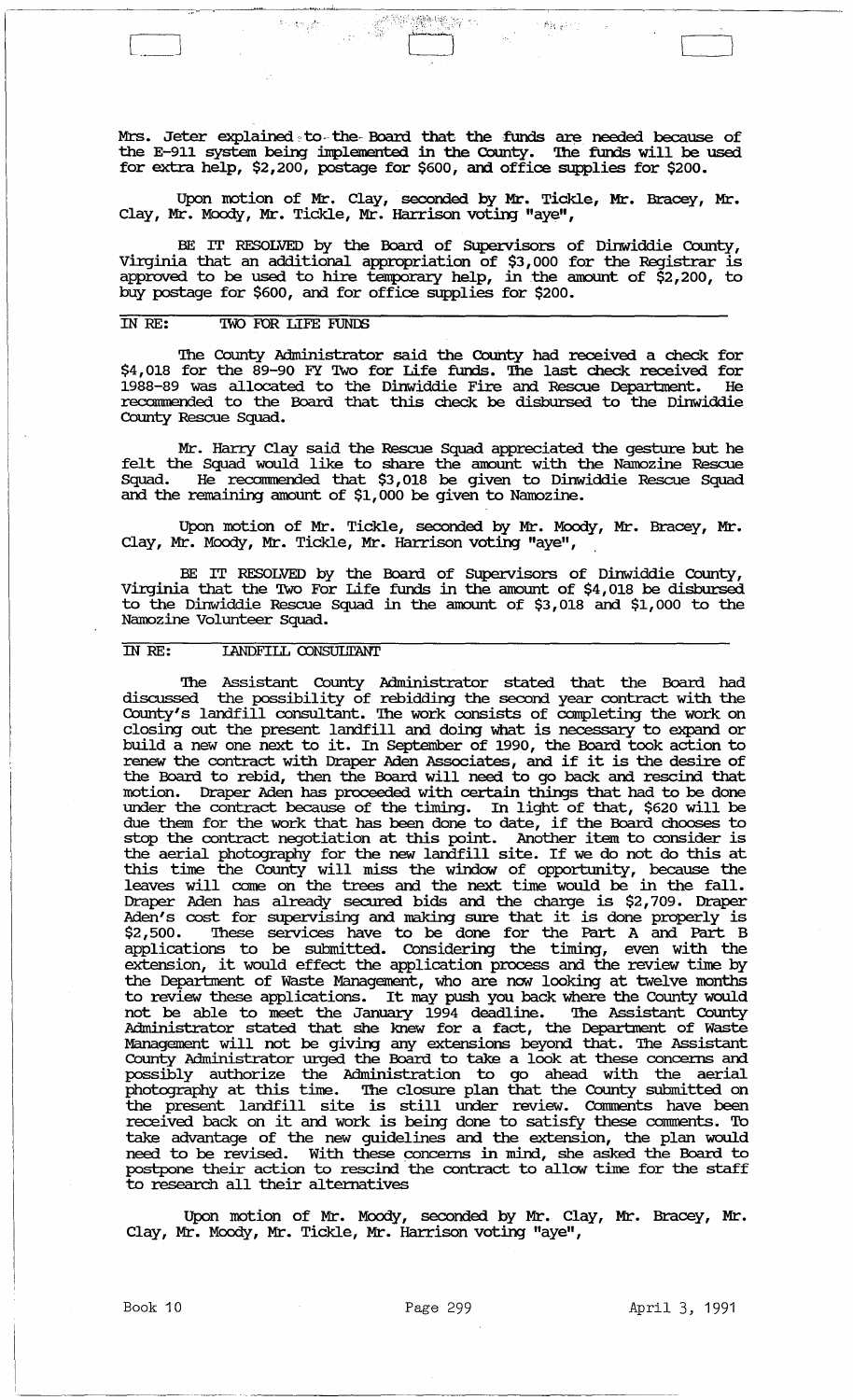BE IT RESOLVED by the Board of SUpervisors of Dinwiddie County, Virginia, that Draper Aden is authorized to proceed with the aerial photography on the proposed landfill site.

### IN RE: COUNTY ADMINISTRATOR COMMENTS

1. The United Way Services has asked Dinwiddie County to proclaim April 21-27, 1991 as National Volunteer Week. '!his proclamation will serve as a recognition by Dinwiddie County of volunteers and their efforts in solving canmmity problems.

Upon motion of Mr. Moody, seconded by Mr. Clay, Mr. Bracey, Mr. Clay, Mr. Moody, Mr. Tickle, Mr. Harrison voting "aye", the following resolution was adopted:

WHEREAS, our nation was founded upon a spirit of volunteerism, and the talents and energies of American volunteers continue to be one of our greatest resources; and

WHEREAS, to build a society that is fair and just for all, we must work together in a spirit of love, respect and cooperation; and

WHEREAS, America cannot look to government alone to solve all of its societal problems; am

WHEREAS, the active involvement of citizens is needed today more than ever to combat growing human and social problems, to renew our belief that these problems can be solved, am to strengthen our sense of community; and

WHEREAS, anyone can be a volunteer and reap the rich rewards that come from doing for others, as well as from improving one's own skills and widening one's horizons; and

WHEREAS, volunteering offers all citizens - young and old - the opportunity to participate in the life of their conununity am to link their talents and resources to address sane of the major issues facing our cities, such as drug and alcohol abuse, education, hunger and homelessness, and assisting our elderly citizens; am

WIIE:RFAS, it is fitting for all citizens to join in this celebration of our rich volunteer heritage and to give special recognition to the dedicated volunteers and volunteer programs which contribute immeasurably to conununities throughout our city/state;

NOW, THEREFORE BE IT RESOLVED THAT the Board of Supervisors does hereby proclaim

#### April 21-27, 1991

as

## VOIIJNTEER WEEK

in Dinwiddie County, Virginia, and urge its fellow citizens to observe this week in the appropriate manner by seeking out an area in the community in which they can, by devoting a few hours of their time each week, give aid and support to sane deserving individual, group or cause.

#### IN RE: COUNTY AININISTRA'IOR COMMENTS

The County Administrator informed the Board that the video for the Economic Development, "Focus on Dinwiddie", will be aired on Channel 8, SUnday April 17, 1991 at 8:00 a.m.

The Board announced that the second interviews for the position of Recreation Director were completed and that the director would be announced at the next meeting.

# IN RE: ADJOURNMENT

 $\omega$  ,  $\omega$  ,  $\omega$ 

Upon motion of Mr. Clay, seconded by Mr. Tickle, Mr. Bracey, Mr. Clay, Mr. Moody, Mr. Tickle, Mr. Harrison voting "aye", the meeting adjourned at 9:47 p.m. in honor of Sgt. Donald Morgan, to be continued until 3:00 p.m. Wednesday, April 17, 1991.

 $\gamma_2$  . The masses of  $\gamma_2$